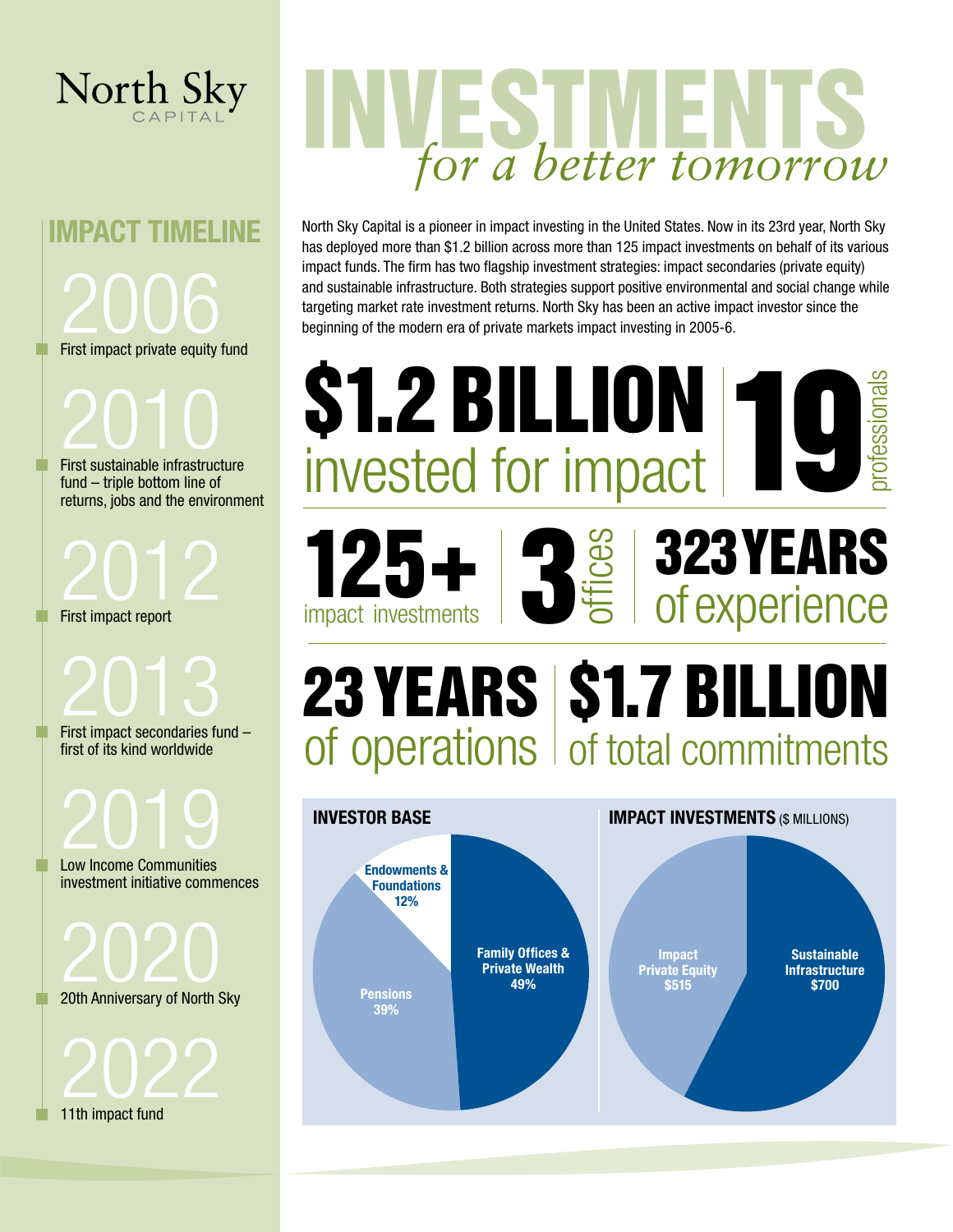# \$400 MILLION of commitments 4<sup>g</sup>S350+MILLION **64 investments Typical investment size: <\$25 MILLION**

Our impact secondaries funds provide liquidity solutions to impact funds, companies and investors across a diverse range of industries. To date, our four impact secondary funds have invested more than \$350 million across 64 investments.

- Built environment
- Cleantech / climatech
- Education
- Resource efficiency
- Healthcare
- Healthy living
- Mobility / transportation
- Sustainable agriculture
- Waste reduction
- Water

### Target industries Transaction types

- I P transfers
- Secondary directs
- Preferred equity / annex funds
- Late primaries
- Fund recapitalizations / restructurings







### **AQUAVENTUREHOLDINGS™**



**BRIGHT \*FARMS** 



ecore





**tpi** composites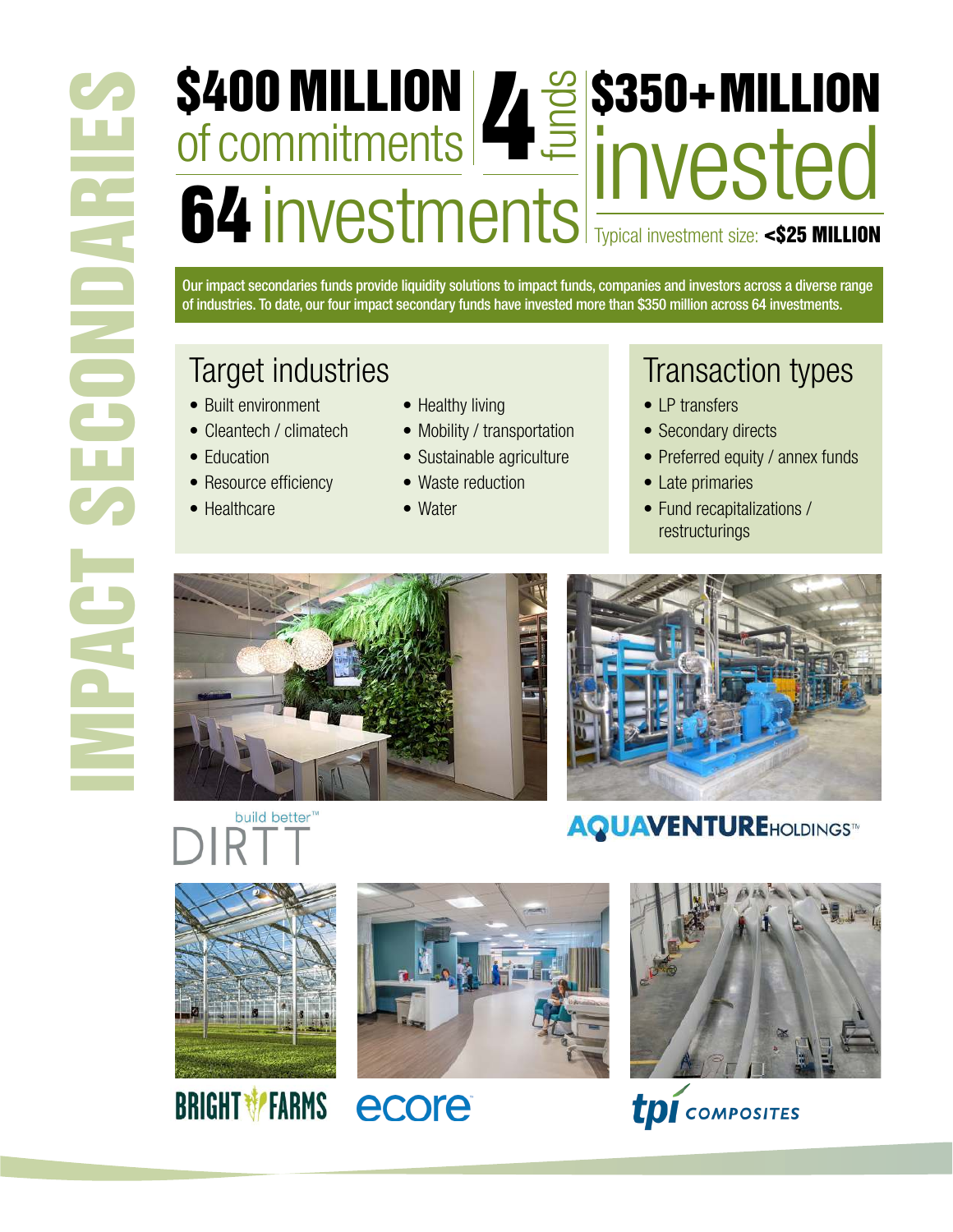## \$650+ MILLION of commitments WES 200 MILLION **35 investments Typical investment size: <\$40 MILLION**

Our sustainable infrastructure funds invest in lower middle market clean energy, waste and water projects in North America. To date, our four sustainable infrastructure funds have invested \$700 million across 35 investments.

### Target industries **Project profiles**

- Waste-to-Energy / -Value
- Wastewater
- Solar
- Wind
- Transmission
- Renewable Fuels / RNG
- Water
- Hydro
- Storage
- Efficiency

- Proven technology
- Contracted offtake
- Contracted feedstock
- Experienced partners
- Experienced EPCs



Project Grand Ridge Seabord Energy





Project North Farm



Project Golden Bear